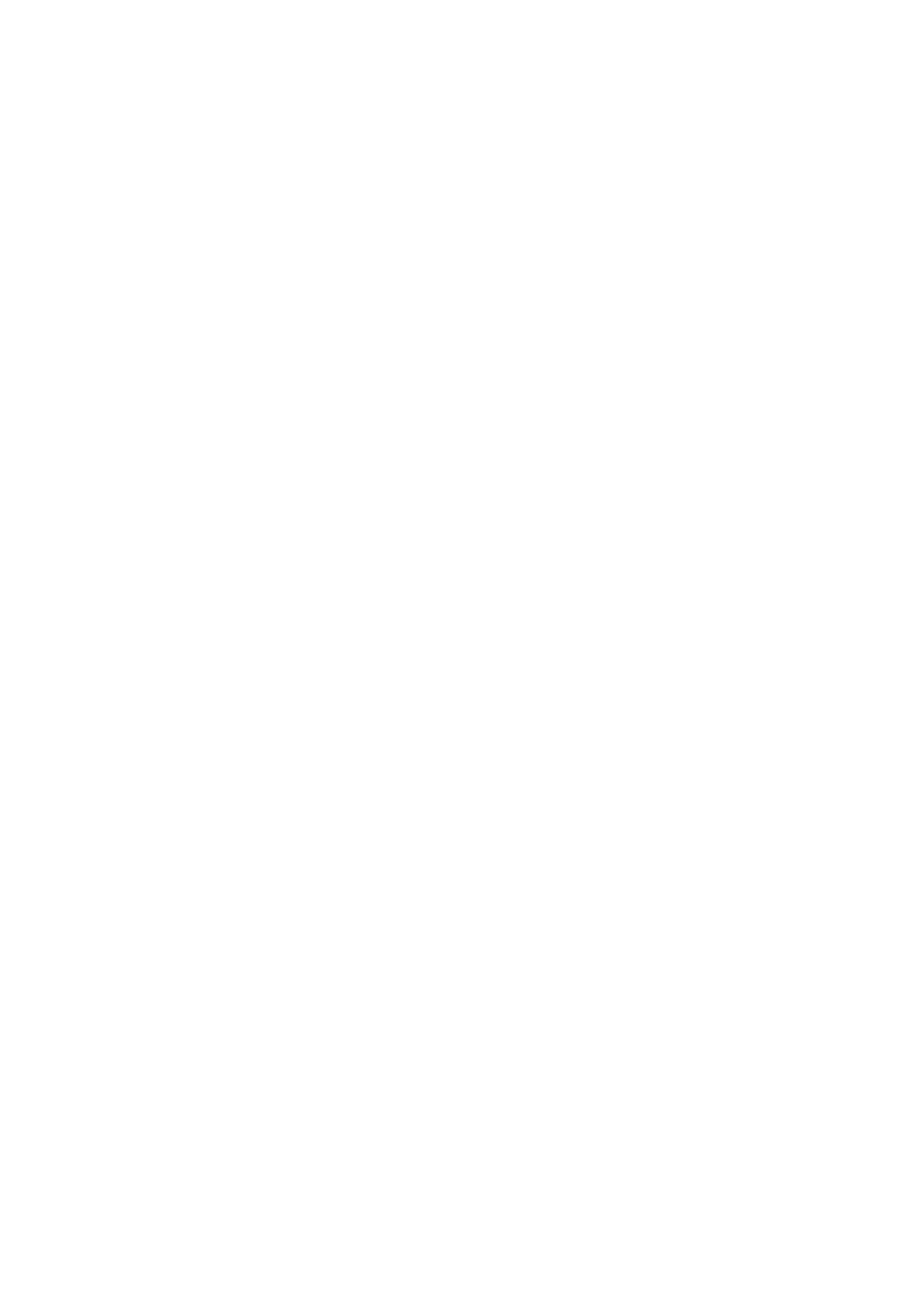

# **DRAFT CHILDREN AND EDUCATION (AMENDMENT) (JERSEY) LAW 201-**

### **European Convention on Human Rights**

In accordance with the provisions of Article 16 of the Human Rights (Jersey) Law 2000, the Minister for Children and Housing has made the following statement –

In the view of the Minister for Children and Housing, the provisions of the Draft Children and Education (Amendment) (Jersey) Law 201- are compatible with the Convention Rights.

Signed: **Senator S.Y. Mézec** *Minister for Children and Housing*

Dated: 17th October 2019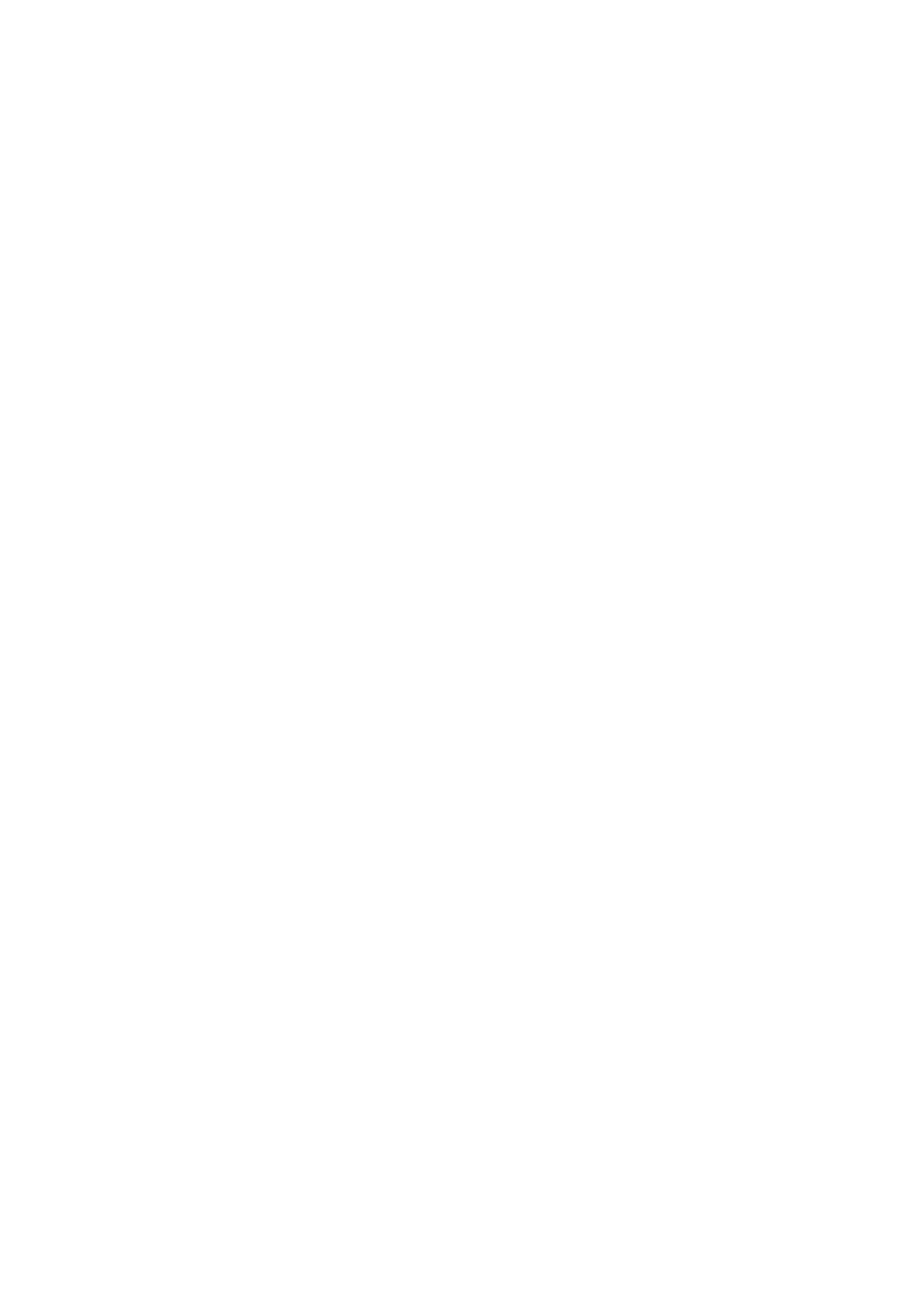# **REPORT**

# **1. Introduction**

- 1.1 On 15th January 2019 the States Assembly voted to adopt the proposition of Deputy M.R. Le Hegarat of St. Helier [\(P.144/2018\)](https://statesassembly.gov.je/Pages/Propositions.aspx?ref=P.144/2018&refurl=%2fPages%2fPropositions.aspx%3fdocumentref%3dP.144%2f2018) to repeal Article 79 of the [Children \(Jersey\) Law 2002](https://www.jerseylaw.je/laws/revised/Pages/12.200.aspx) (the "2002 Law"), with the result of the Assembly vote being 38 votes for and 3 against. In adopting the proposition, the States Assembly agreed –
	- (a) that Article 79 of the 2002 Law should be repealed, together with any other statutory or customary provision of similar effect;
	- (b) to request the Council of Ministers to bring forward the necessary legislative amendments; and
	- (c) to request the Council of Ministers to implement awareness-raising, guidance and training measures in respect of the prohibition of corporal punishment, in conjunction with the introduction of the legislative amendments.
- 1.2 The Draft Children and Education (Amendment) (Jersey) Law 201- (the "draft Law") gives effect to P.144/2018. It will delete Article 35(5) and replace Article 79 of the 2002 Law to address provisions which infer a right to administer corporal punishment to a child, and which provide for a defence of reasonable corporal punishment of a child. It will amend Article 36A(6) of the [Education \(Jersey\) Law 1999](https://www.jerseylaw.je/laws/revised/Pages/10.800.aspx) (the "1999 Law") to bring that Law's definition of corporal punishment into line with the definition in the 2002 Law.
- 1.3 In the States' debate on P.144/2018, a number of points were advanced as to why Article 79 of the 2002 Law should be repealed and corporal punishment should be prohibited in all settings. The policy objective which underpins this draft Law is to ensure that children have equal protection from assault under the law, as do adults. As some of the most vulnerable members of society, children deserve more, not less, protection under the law. This draft Law provides a clear statement that the use of any form of physical punishment against children is no longer acceptable in Jersey.
- 1.4 Corporal punishment has been prohibited in all settings, including the home, in 56 states across the world, including in 22 EU countries. In the UK, legal defences for the use of corporal punishment are found in section 58 of the [Children Act 2004](http://www.legislation.gov.uk/ukpga/2004/31/contents) in England and Wales, article 2 of the [Law Reform](http://www.legislation.gov.uk/nisi/2006/1945/contents)  [\(Miscellaneous Provisions\) \(Northern Ireland\) Order 2006,](http://www.legislation.gov.uk/nisi/2006/1945/contents) and section 51 of the [Criminal Justice \(Scotland\) Act 2003.](http://www.legislation.gov.uk/asp/2003/7/contents) However, Scotland voted to repeal the application of the defence in Scots Law in October 2019, and a Bill has been introduced to the Welsh Assembly which, if adopted, will prohibit the use of corporal punishment.
- 1.5 The Government of Jersey's [Common Strategic Policy 2018–22](https://statesassembly.gov.je/assemblyreports/2019/r.11-2019%20small%20amd%20page%205.pdf) ("CSP") and [Government Plan 2020–2023](https://statesassembly.gov.je/assemblypropositions/2019/p.71-2019.pdf) both make a commitment that 'We will put children first'. This draft Law is one of a number of legislative amendments that the Minister for Children and Housing has committed to bringing forward under the Children's Legislation Transformation Programme. This programme is designed to amend legislation in support of the Government's strategic policy objectives, imbedding more effective statutory support for children in the long term.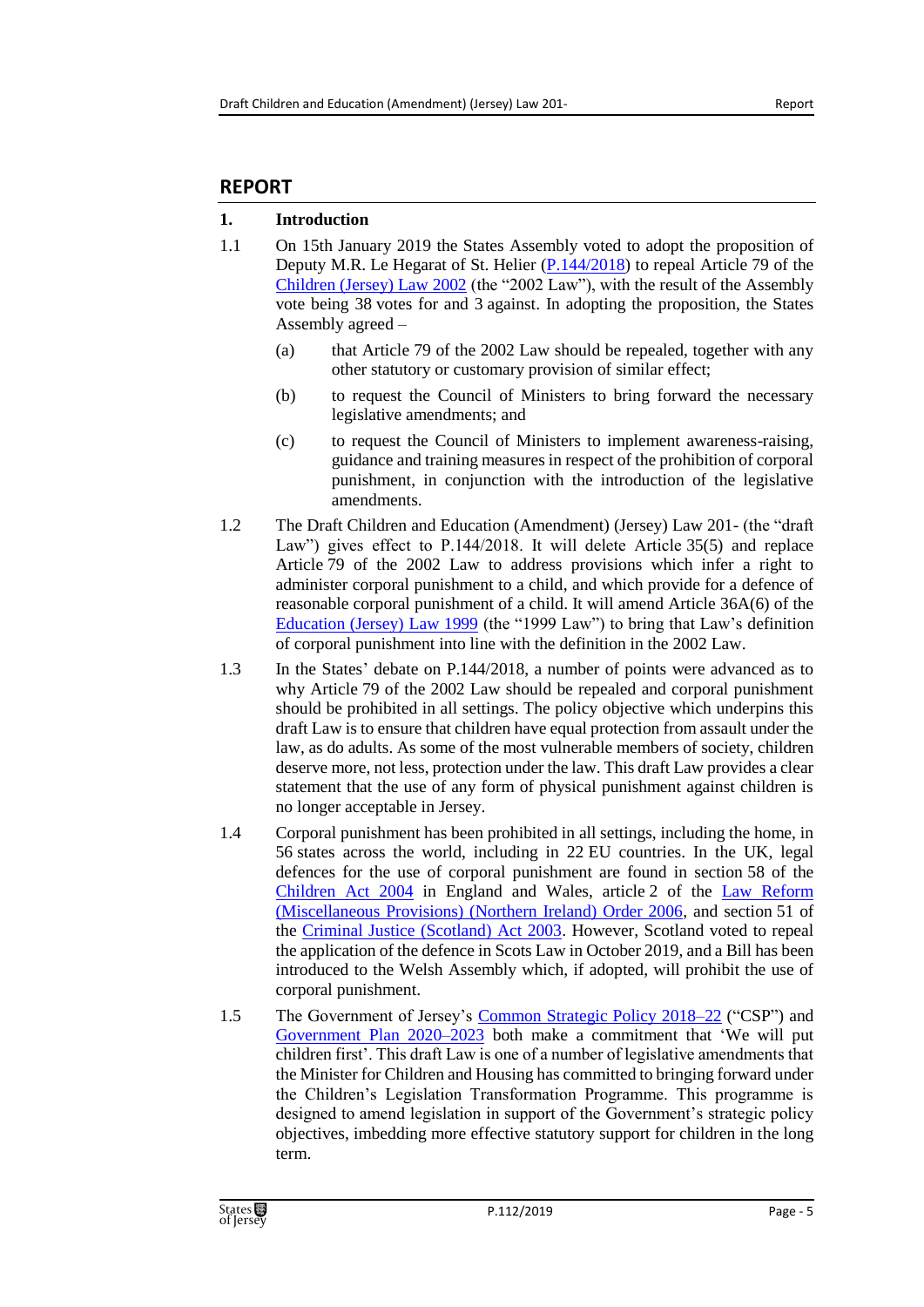## **2. Legislation**

- 2.1 Article 79(1) of the 2002 Law provides for a limitation to the customary law defence of reasonable corporal punishment of a child. This limitation is made available to, among others, those with parental responsibility for a child and relatives caring for a child. By limiting "*any defence of reasonable corporal punishment*", Article 79(1) recognises in Jersey law the existence at customary law of a defence to a charge of assault of reasonable corporal punishment of a child. Article 79(2) of the 2002 Law limits the availability of this defence to those cases in which those with responsibility for a child use a hand to punish a child. In effect, Article 79 of the 2002 Law clarifies that parents and others covered by the provision may "smack" their child or a child in their care in order to punish them, so long as the extent of the physical violence used is reasonable.
- 2.2 Article 3 of the draft Law would replace Article 79 of the 2002 Law with a provision abolishing any defence of reasonable corporal punishment of a child under customary law. In explicitly abolishing the customary law defence, the draft Law makes it clear that corporal punishment of a child can no longer be justified in any civil or criminal proceedings. Article 2 of the draft Law would, if adopted, delete Article 35(5) of the 2002 Law to remove a provision which infers a right of parents, teacher and others to administer physical punishment to a child.
- 2.3 The United Nations Committee on the Rights of the Child has established that part of a States Party's obligation under Article 19 of the [United Nations](https://treaties.un.org/Pages/ViewDetails.aspx?src=IND&mtdsg_no=IV-11&chapter=4&lang=en)  [Convention on the Rights of the Child](https://treaties.un.org/Pages/ViewDetails.aspx?src=IND&mtdsg_no=IV-11&chapter=4&lang=en) ("UNCRC") to pursue legal reforms to protect children from violence extends to an explicit prohibition of corporal punishment in all settings.<sup>1</sup> As the UNCRC has been extended to Jersey, an express prohibition of all corporal punishment of a child in the draft Law is appropriate as it would, if adopted, bring Jersey's legislation into closer alignment with the UNCRC.
- 2.4 The effect of the draft Law will be that parents or those with parental consent who administer any form of corporal punishment and who are charged with criminal assault will no longer have the defence of reasonable corporal punishment available to them. Whether a parent or other person is charged with criminal assault in such cases will, in general terms, depend on the severity of the assault and the public interest in taking forward a prosecution. Prosecutions for assault are a matter for the Attorney General and are determined on a caseby-case basis.
- 2.5 The draft Law will not prevent the use of reasonable force for a child's protection – physical interventions which do not constitute punishment will remain permissible. So, using physical force to prevent harm to a child, for example pulling a child out of a road, will continue to be lawful. For completeness, it should be noted that the power – under Article 36A of the 1999 Law – for those employed as members of staff in schools to use reasonable force in certain prescribed circumstances – also remains. This provision does not permit the use of corporal punishment, but enables teaching staff to use reasonable force to prevent the commission of an offence, personal injury, or damage to property, and to maintain good order and discipline. The draft Law makes a minor amendment to Article 36A(6) of the 1999 Law to bring the definition there of corporal punishment into line with the definition

<sup>&</sup>lt;sup>1</sup> See United Nations Committee on the Rights of the Child, General Comment No. 8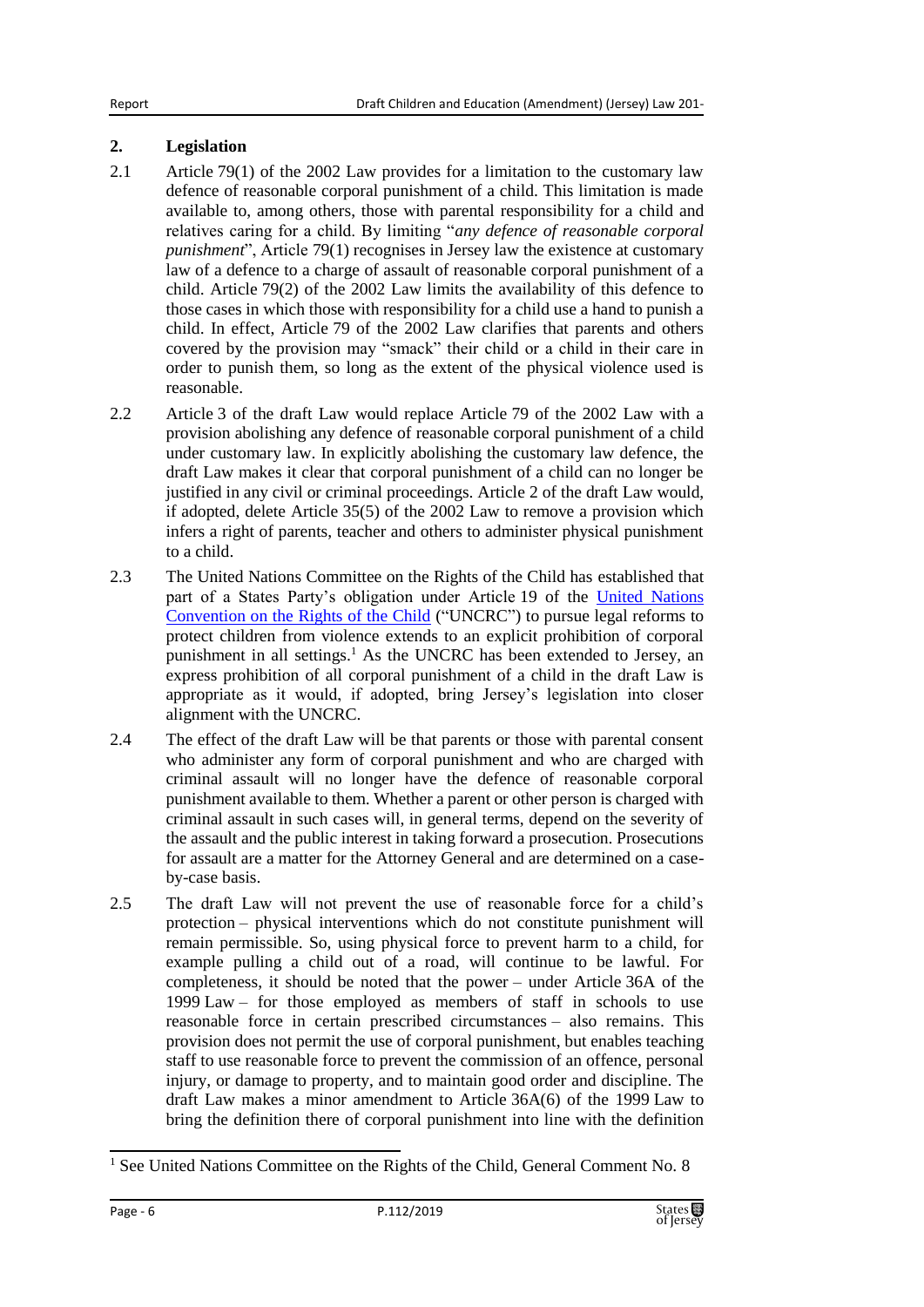taken forward in the amended 2002 Law, and to remove the reference in that Article to the suggestion that corporal punishment could be justified.

#### **3. Implementation**

- 3.1 Practitioners within Jersey's child protection services who receive referrals of potential assault against children already follow a robust practice model. All cases of potential assault against children are investigated by specialist officers in the States of Jersey Police Force and by specialist practitioners in the [Multi-](https://safeguarding.je/multi-agency-safeguarding-hub-mash/)[Agency Safeguarding Hub](https://safeguarding.je/multi-agency-safeguarding-hub-mash/) ("MASH"). In this regard, Jersey's child protection practice model is sufficiently robust to deal with the introduction of the prohibition of corporal punishment.
- 3.2 Evidence from other jurisdictions which have banned all forms of corporal punishment indicate that there is likely to be an initial increase in the number of reports of violence against children. In the medium to longer term, however, the overall impact on these countries' police forces – as in the case in New Zealand – has been minimal. $2$
- 3.3 Central to the successful implementation of the prohibition of corporal punishment will be an effective awareness-raising strategy. If the draft Law is adopted, information will be made available to relevant practitioners, parents and the general public which explains the new legal framework surrounding corporal punishment, the impact of corporal punishment, the benefits of positive parenting, and the support services available for parents and children.
- 3.4 Providing parenting support and positive parenting advice is designed to engage parents with, and to encourage the use of, non-violent forms of parenting. The Department for Children, Young People, Education and Skills currently delivers this through the "Triple [P" Positive Parenting Programmes.](https://www.gov.je/Caring/Organisations/Pages/TriplePProgramme.aspx) This is a universal service provided at no cost to participants.

### **4. Financial and manpower implications**

- 4.1 Funding of £7,000 is available for a public awareness campaign prior to the implementation of the draft Law. This is an upfront cost as, in future years, awareness-raising of the prohibition of corporal punishment will require less widespread media coverage and can be subsumed, if necessary, into existing departmental budgets.
- 4.2 As part of the Government of Jersey's response to the [findings of the](https://statesassembly.gov.je/assemblyreports/2017/r.59-2017%20independent%20jersey%20care%20inquiry%20report%20%20-complete-.pdf)  [Independent Jersey Care Inquiry,](https://statesassembly.gov.je/assemblyreports/2017/r.59-2017%20independent%20jersey%20care%20inquiry%20report%20%20-complete-.pdf) there have been increases in the number of Family Support Workers and capacity added to the Public Protection Unit – which will be responsible for investigating allegations of assault against children. Services are prepared to deal with any potential increase in the number of referrals.
- 4.3 There should be no additional cost implications in providing universal parenting support services. The "Triple P" Positive Parenting Programmes are currently delivered, with the costs of the trained family support workers covered under existing budgets.

<sup>2</sup> Hughes, P., Chief Executive, Ministry of Social Development (2009) Report to the Minister for Social Development and Employment: pursuant to section 7(2) of the Crimes (substituted section 59) Act, New Zealand Ministry of Social Development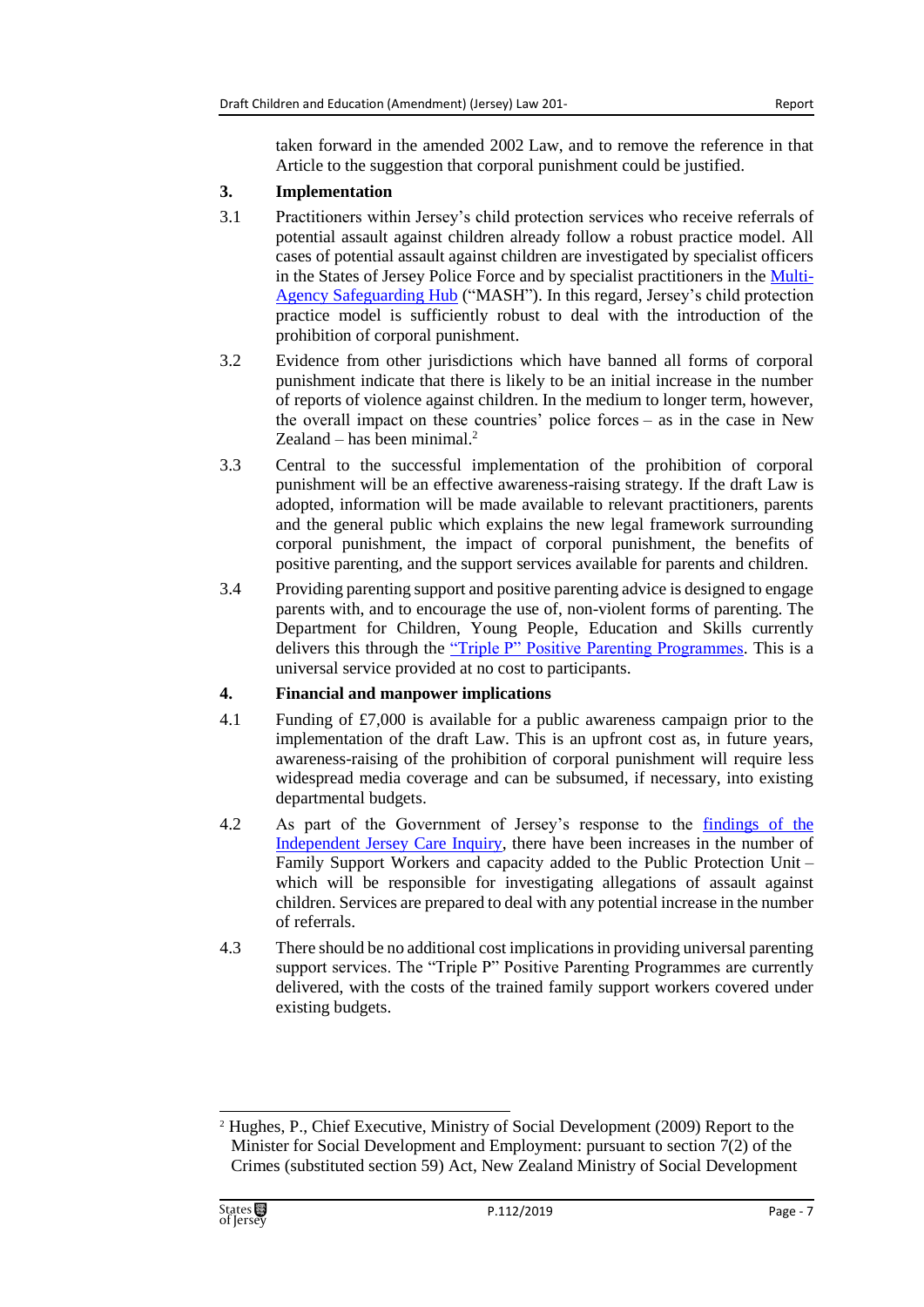### **5. Human Rights**

The notes on the human rights aspects of the draft Law in the **Appendix** have been prepared by the Law Officers' Department and are included for the information of States Members. They are not, and should not be taken as, legal advice.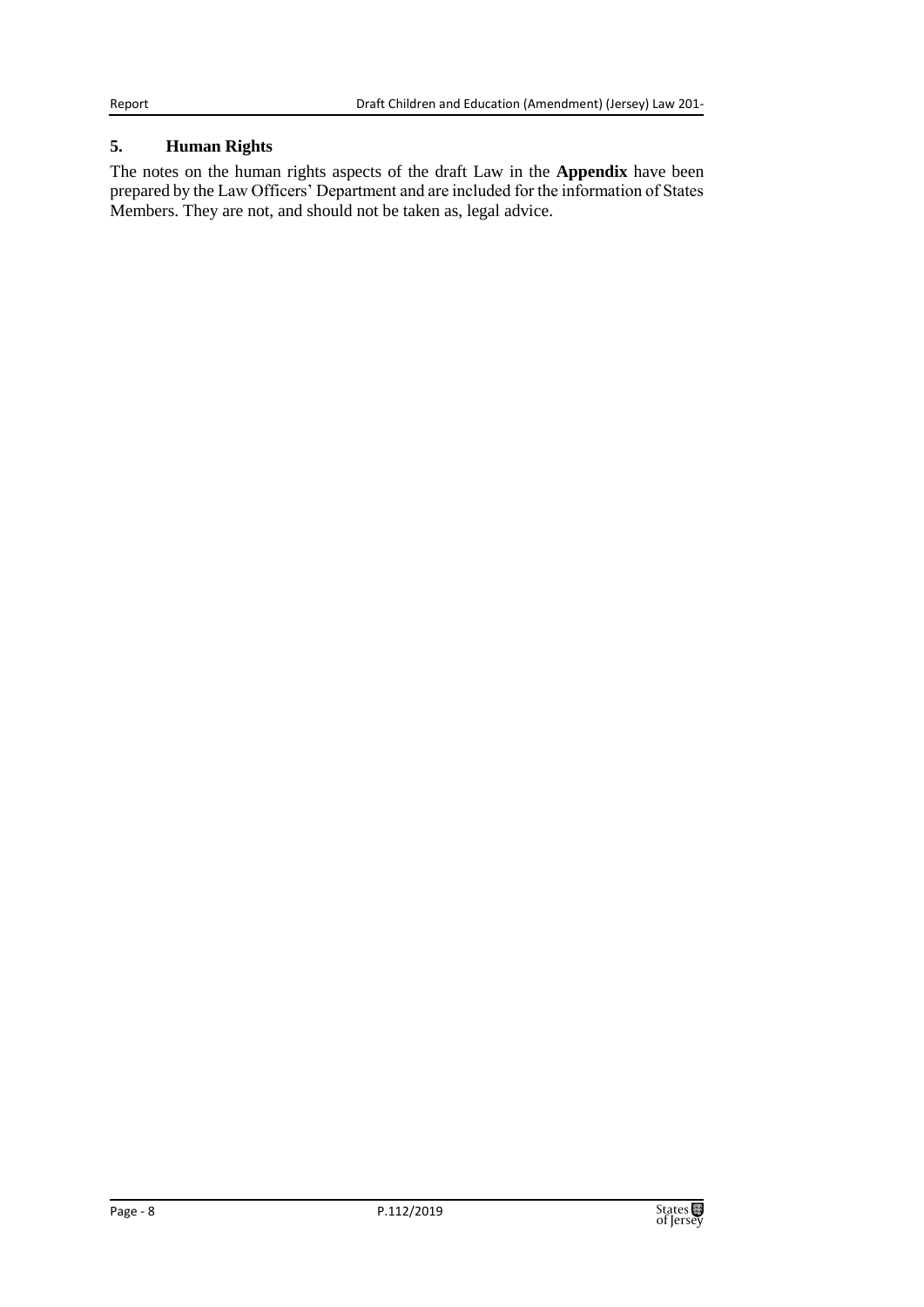#### **APPENDIX TO REPORT**

#### **Human Rights Notes on the Draft Children and Education (Amendment) (Jersey) Law 201-**

These Notes have been prepared in respect of the Draft Children and Education (Amendment) (Jersey) Law 201- (the "**draft Law**") by the Law Officers' Department. They summarise the principal human rights issues arising from the contents of the draft Law and explain why, in the Law Officers' opinion, the draft Law is compatible with the European Convention on Human Rights ("**ECHR**").

#### **These notes are included for the information of States Members. They are not, and should not be taken as, legal advice.**

The draft Law, if passed, would amend the Children (Jersey) Law 2002 (the "Children Law") and the Education (Jersey) Law 1999, so as to give the effect of prohibiting the corporal punishment of children. The principal amendments made by the draft Law are: with regard to Article 35 (causing harm to or neglecting children under 16) of the Children Law so as to remove the inference that a parent, teacher or other person with lawful control of a child has an inherent right to administer corporal punishment to a child and which, in the context of Article 35, might be used as a defence to any charge of causing harm to, or harmfully neglecting a child; and with regard to the replacement of Article 79 (limitation of defence of reasonable corporal punishment) of the Children Law so as to abolish any defence under customary law of reasonable corporal punishment, with the effect that corporal punishment cannot be justified under any rule of customary law, either in civil or criminal proceedings, as constituting reasonable punishment or acceptable conduct.

Article 8(1) ECHR provides that everyone has the right, among other things, to respect for his or her family life and is intended to protect the individual from arbitrary interference by the state in family life. The right includes the right to exercise one's parental authority over one's children including, for example, the right to decide where the child will reside, and the right to restrict to some extent the child's freedom of movement. However, a prohibition of corporal punishment of children, including by parents, and the imposition of criminal law sanctions for assault, has been held not to affect a parent's right to respect for family life. Articles 2 and 3 of the draft Law make amendments to the Children Law which, in general terms, have the effect of prohibiting the corporal punishment of children. This is done through removing a reference in Article 35 of the Children Law to a right of parents, among others, to give corporal punishment to a child, and to replacing Article 79 of the Children Law with a provision which abolishes any defence of reasonable corporal punishment in civil or criminal proceedings. These provisions – the effect of which is to prohibit corporal punishment and to remove a defence to a criminal sanction – do not infringe the Article 8(1) ECHR right of parents to family life.

No other articles of the ECHR are thought to be engaged by the draft Law.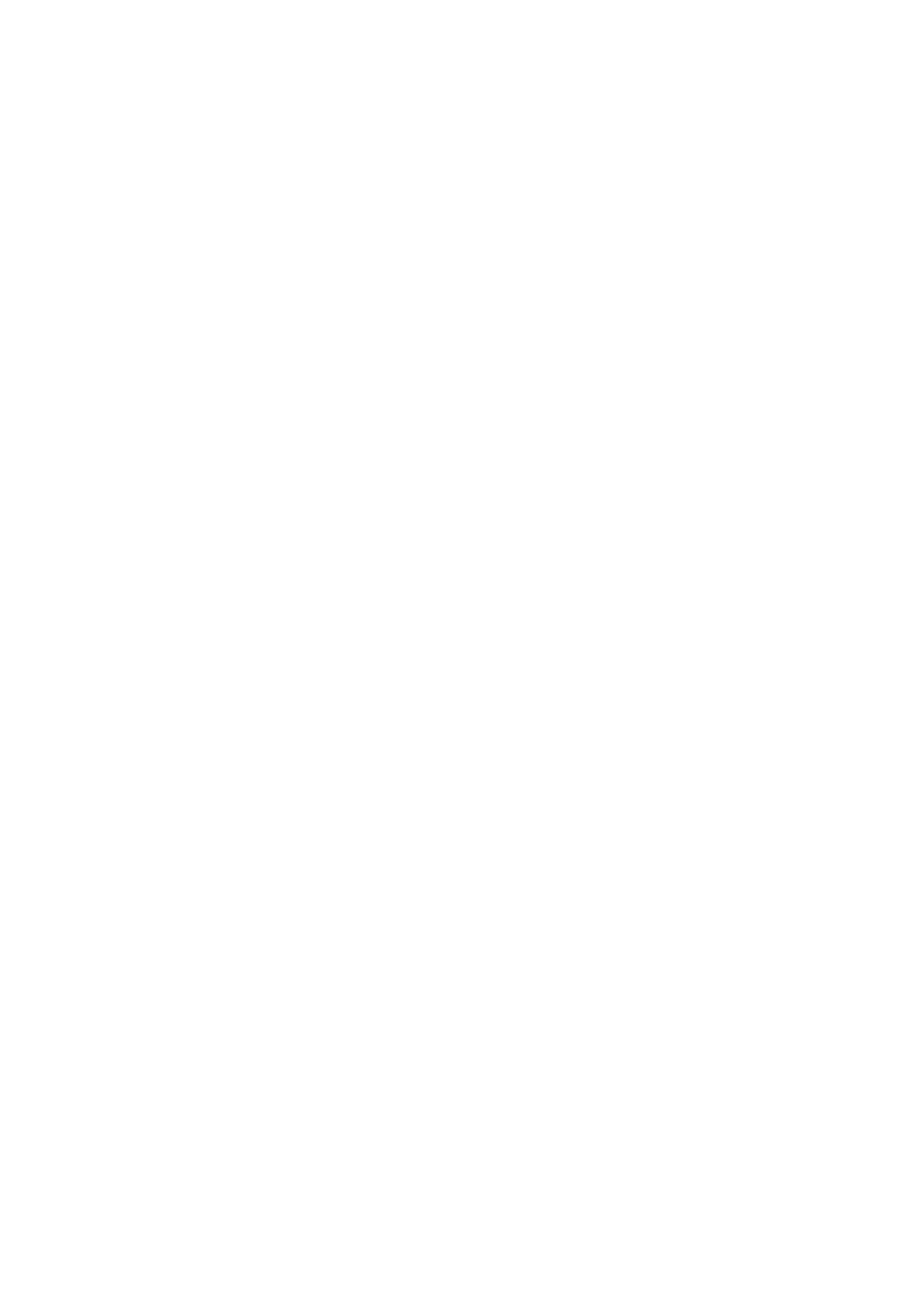## **EXPLANATORY NOTE**

The Draft Children and Education (Amendment) (Jersey) Law 201- ("draft Law"), if passed, would amend the Children (Jersey) Law 2002 (the "Children Law") and the Education (Jersey) Law 1999 (the "Education Law") so as to give the effect of prohibiting the corporal punishment of children.

*Article 1* is an introductory provision.

*Article 2* amends Article 35 (causing harm to or neglecting children under 16) of the Children Law so as to remove the inference that a parent, teacher or other person with lawful control of a child has an inherent right to administer corporal punishment to a child and which, in the context of Article 35, might be used as a defence to any charge of causing harm to, or harmfully neglecting a child.

*Article 3* replaces Article 79 (limitation of defence of reasonable corporal punishment) of the Children Law so as to abolish any defence under customary law of reasonable corporal punishment with the effect that corporal punishment cannot be justified under any rule of customary law, either in civil or criminal proceedings, as constituting reasonable punishment or acceptable conduct.

*Article 4* amends Article 36A(6) (power of members of staff to use reasonable force) of the Education Law as a consequence of replacing Article 79 of the Children Law so that the reference to corporal punishment in Article 36A(5) of the Education Law is in line with the definition in Article 79(3) of the Children Law.

*Article 5* gives the title of the draft Law and provides for it to come into force 7 days after it is registered with the Royal Court.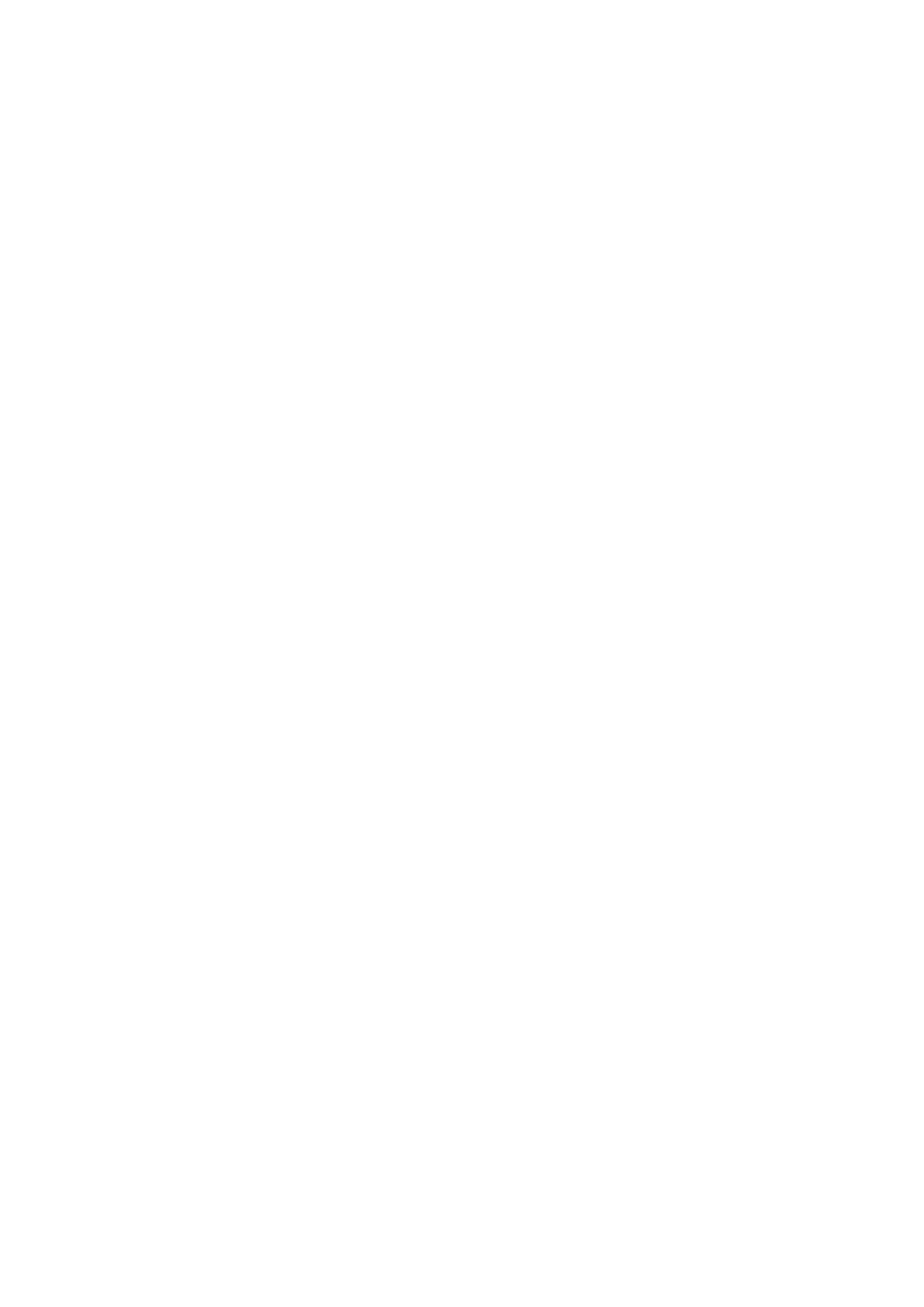

# **DRAFT CHILDREN AND EDUCATION (AMENDMENT) (JERSEY) LAW 201-**

# **Contents**

### **Article**

| 1<br>$\overline{2}$<br>$\overline{3}$ | Article 35 (causing harm to or neglecting children under 16) amended  15<br>Article 79 (limitation of defence of reasonable corporal punishment) |    |
|---------------------------------------|--------------------------------------------------------------------------------------------------------------------------------------------------|----|
|                                       |                                                                                                                                                  |    |
| 4                                     |                                                                                                                                                  |    |
| 5 <sup>1</sup>                        |                                                                                                                                                  |    |
| <b>ENDNOTES</b>                       |                                                                                                                                                  | 17 |
|                                       |                                                                                                                                                  |    |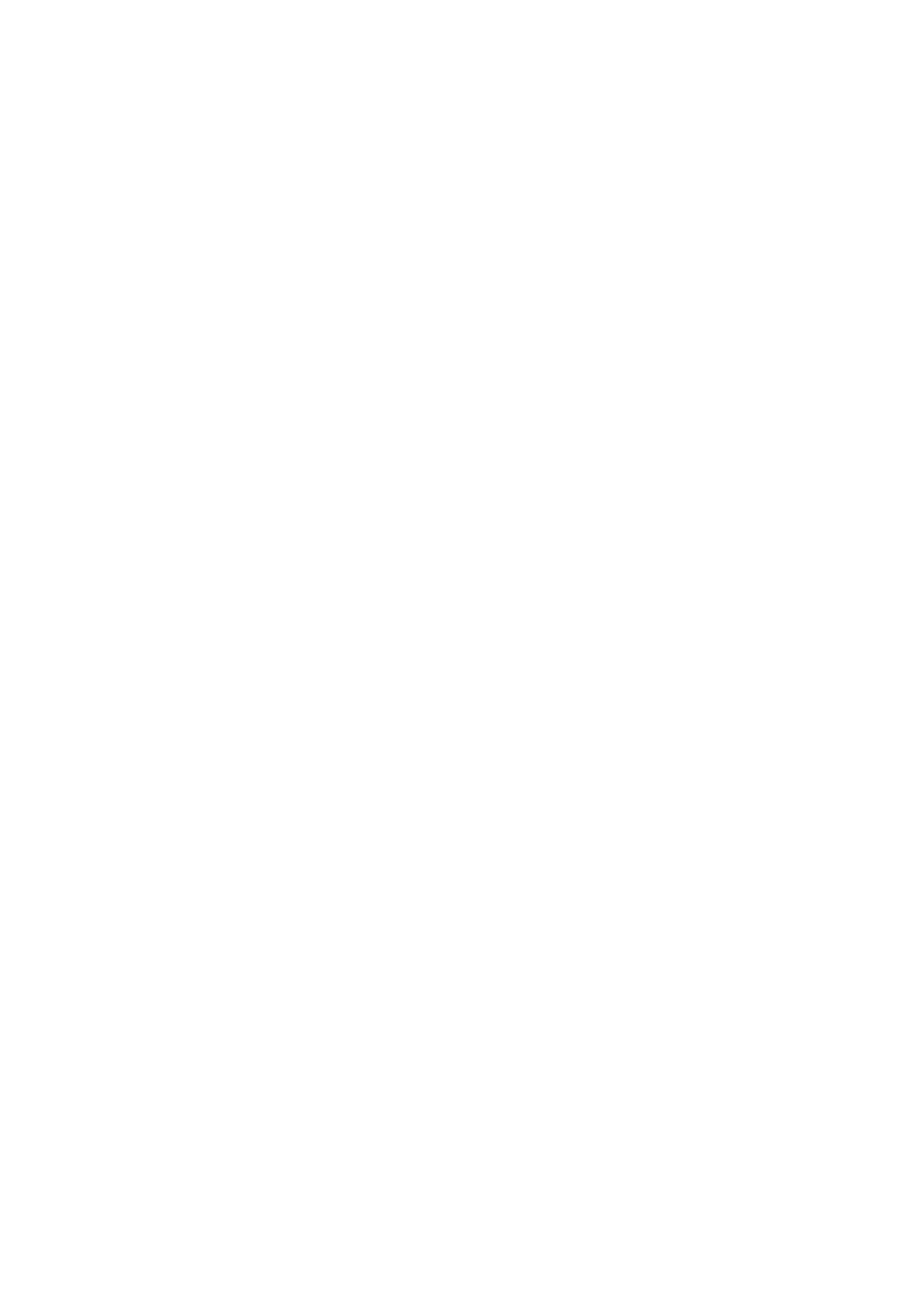

# **DRAFT CHILDREN AND EDUCATION (AMENDMENT) (JERSEY) LAW 201-**

**A LAW** to amend the Children (Jersey) Law 2002 and Education (Jersey) Law 1999.

| Adopted by the States                         | [date to be inserted] |
|-----------------------------------------------|-----------------------|
| Sanctioned by Order of Her Majesty in Council | [date to be inserted] |
| Registered by the Royal Court                 | [date to be inserted] |
| Coming into force                             | [date to be inserted] |

**THE STATES**, subject to the sanction of Her Most Excellent Majesty in Council, have adopted the following Law –

# <span id="page-14-0"></span>**1 Children (Jersey) Law 2002 amended**

The Children (Jersey) Law 2002<sup>1</sup> is amended in accordance with Articles 2 and 3.

- <span id="page-14-1"></span>**2 Article 35 (causing harm to or neglecting children under 16) amended** In Article 35, paragraph (5) is deleted.
- <span id="page-14-2"></span>**3 Article 79 (limitation of defence of reasonable corporal punishment) substituted**

For Article 79 there is substituted –

# **"79 Abolition of defence of reasonable corporal punishment**

- (1) Any defence of reasonable corporal punishment of a child under customary law is abolished.
- (2) Accordingly, corporal punishment of a child cannot be justified in any civil or criminal proceedings on the grounds that it constituted, for the purposes of any rule of customary law –
	- (a) reasonable punishment; or
	- (b) acceptable conduct.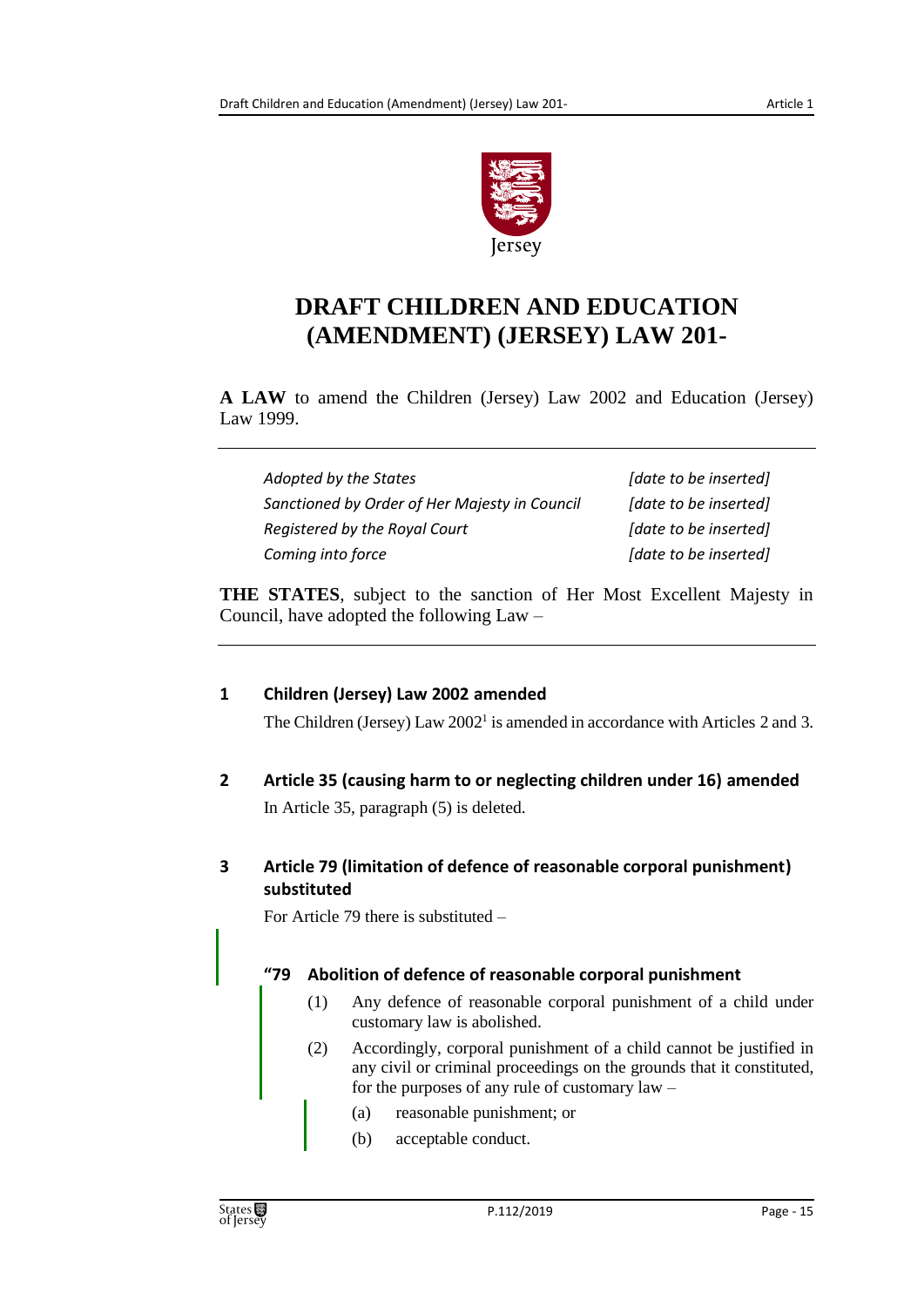(3) In this Article, "corporal punishment" means, in relation to a child, administering a physical act on the person of a child for the purpose of punishing that child (whether or not there are other reasons for administering the act) which would constitute assault.".

#### <span id="page-15-0"></span>**4 Education (Jersey) Law 1999 amended**

In Article 36A (power of members of staff to use reasonable force) of the Education (Jersey) Law 1999<sup>2</sup>, for paragraph (6) there is substituted  $-$ 

"(6) In paragraph (5), the reference to giving corporal punishment to a child is to administering a physical act on the person of a child, for the purpose of punishing that child (whether or not there are other reasons for administering the act) which would constitute assault.".

#### <span id="page-15-1"></span>**5 Citation and commencement**

This Law may be cited as the Children and Education (Amendment) (Jersey) Law 201- and comes into force 7 days after the day on which it is registered.